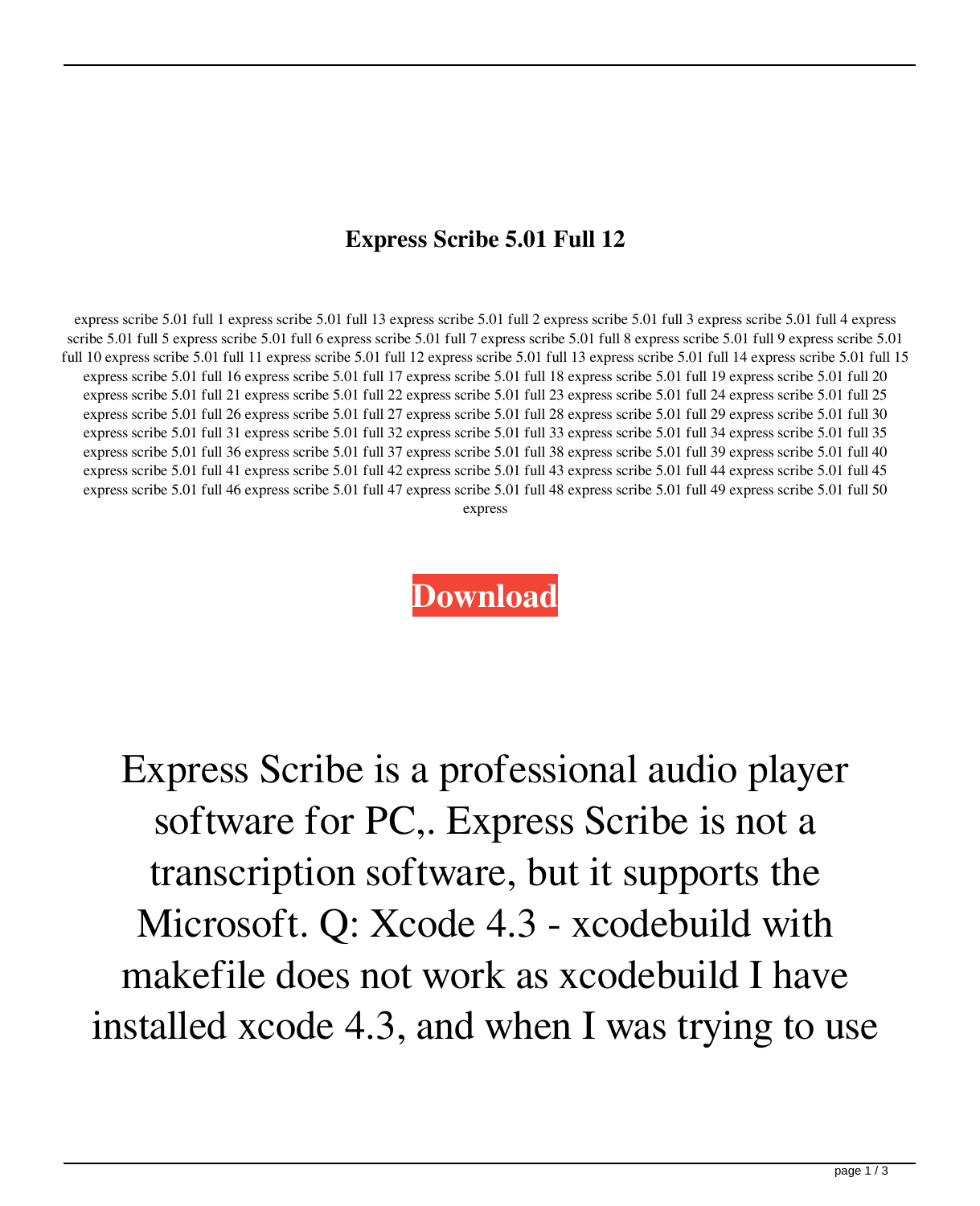makefile to compile, it shows error like this: /Devel oper/Platforms/iPhoneOS.platform/Developer/usr/b

in/gcc-4.2: not found But when I was typing 'xcodebuild' directly, it runs normally. So I have to use 'xcodebuild' instead of'make' command. Any solution to fix this problem? Thanks. A: This is a Xcode bug. You can't use makefiles in 4.3. They are broken in the earlier 4.3 builds. /\* Copyright

The Kubernetes Authors. Licensed under the Apache License, Version 2.0 (the "License"); you may not use this file except in compliance with the License. You may obtain a copy of the License at Unless required by applicable law or agreed to in writing, software distributed under the License is distributed on an "AS IS" BASIS, WITHOUT WARRANTIES OR CONDITIONS OF ANY KIND, either express or implied. See the License for the specific language governing permissions and limitations under the License. \*/ // Code generated